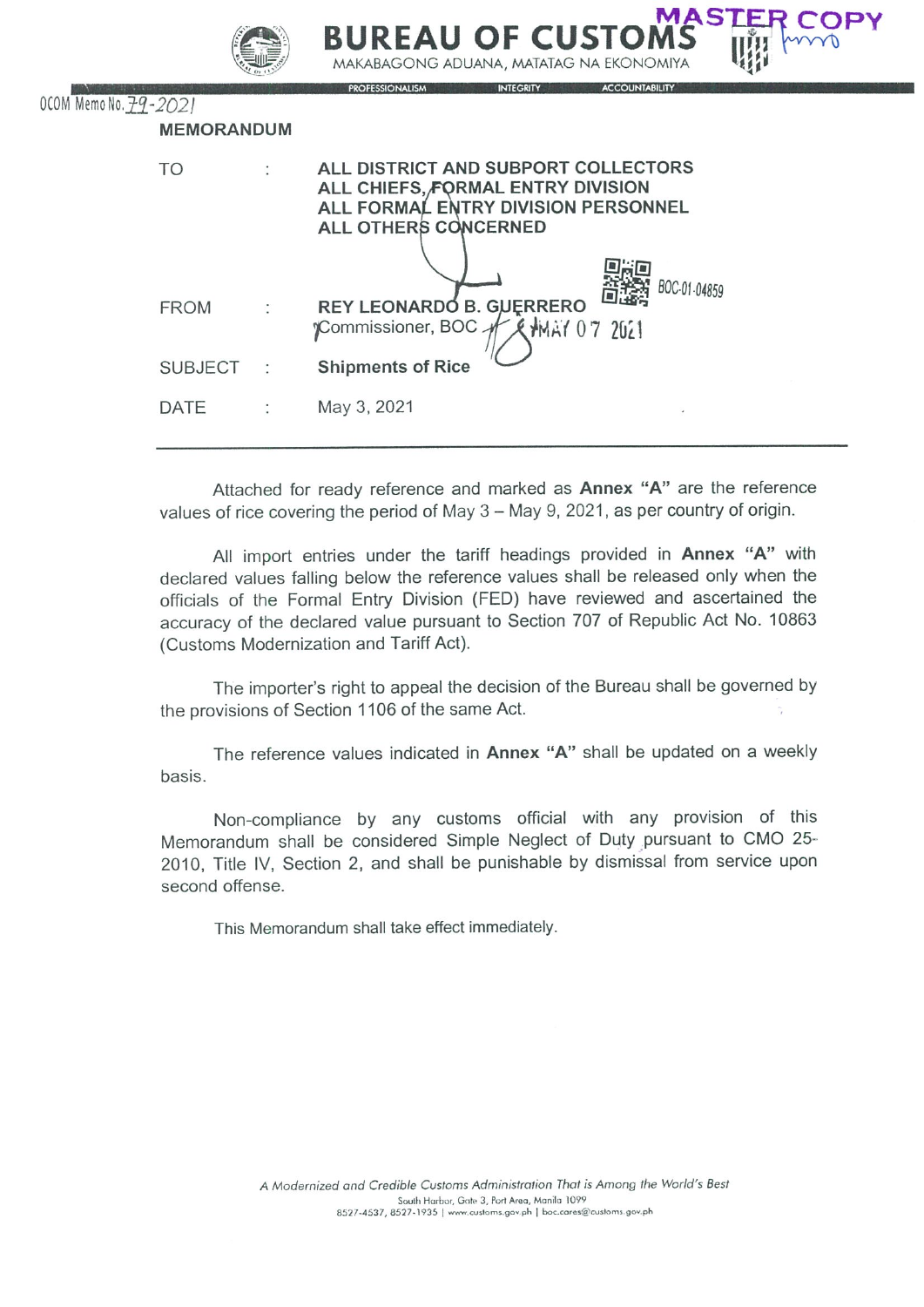$OCOM$  Memo No.  $79 - 2021$ 

ANNEX "A" REVISION ORDER NO.: 168 REVISION ORDER DATED: 3 May 2021

 $\sim$ 



## REFERENCE VALUE FOR RICE Us\$ per kg

| <b>RICE</b>                     |                                                                            |                             |                        |  |  |  |  |
|---------------------------------|----------------------------------------------------------------------------|-----------------------------|------------------------|--|--|--|--|
| <b>Tariff</b><br><b>Heading</b> | <b>Commodity</b>                                                           | <b>Country of</b><br>Origin | <b>Reference Value</b> |  |  |  |  |
| 1006                            | Rice.                                                                      |                             |                        |  |  |  |  |
| 1006.30                         | - Semi-milled or wholly milled rice, whether or not polished or<br>glazed: |                             |                        |  |  |  |  |
|                                 | - - Glutinous rice:                                                        |                             |                        |  |  |  |  |
| 1006.3030                       | White Glutinous Rice 10%<br><b>Broken</b>                                  | TH                          | \$0.648                |  |  |  |  |
|                                 | White Glutinous Rice 10%<br><b>Broken</b>                                  | VN                          | \$0.475                |  |  |  |  |
|                                 | - - Hom Mali Rice:                                                         |                             |                        |  |  |  |  |
| 1006.3040                       | Hom Mali White Rice 100%<br>Grade B                                        | TH                          | \$0.760                |  |  |  |  |
|                                 | - - Other:                                                                 |                             |                        |  |  |  |  |
|                                 | - - - Parboiled Rice:                                                      |                             |                        |  |  |  |  |
|                                 | Parboiled Milled Rice 100%<br><b>STX</b>                                   | TH                          | \$0.475                |  |  |  |  |
|                                 | Parboiled Milled Rice 100%                                                 | TH                          | \$0.465                |  |  |  |  |
|                                 | Parboiled Milled Rice 5%<br><b>STX</b>                                     | TH                          | \$0.470                |  |  |  |  |
|                                 | Parboiled Milled Rice 5%                                                   | TH                          | \$0.460                |  |  |  |  |
| 1006.3091                       | Parboiled Milled Rice 5%<br><b>Broken STX</b>                              | PK                          | \$0.443                |  |  |  |  |
|                                 | Parboiled Milled Rice 15%<br><b>Broken STX</b>                             | PK                          | \$0.428                |  |  |  |  |
|                                 | Parboilled Milled Rice 5%<br><b>Broken STX</b>                             | MM.                         | \$0.530                |  |  |  |  |
|                                 | Super Kernel Parboiled<br>Milled Basmati Rice 2%                           | PK                          | \$0.775                |  |  |  |  |
|                                 | <b>Traditional Parboiled Milled</b><br>Basmati Rice 2%                     | ΙN                          | \$1.080                |  |  |  |  |
|                                 | Pusa Parboiled Milled<br>Basmati Rice 2%                                   | IN                          | \$0.760                |  |  |  |  |
|                                 | 1121 Parboiled Milled<br>Basmati Rice 2%                                   | ΙN                          | \$0.770                |  |  |  |  |

Page 1 of 3

 $\sim$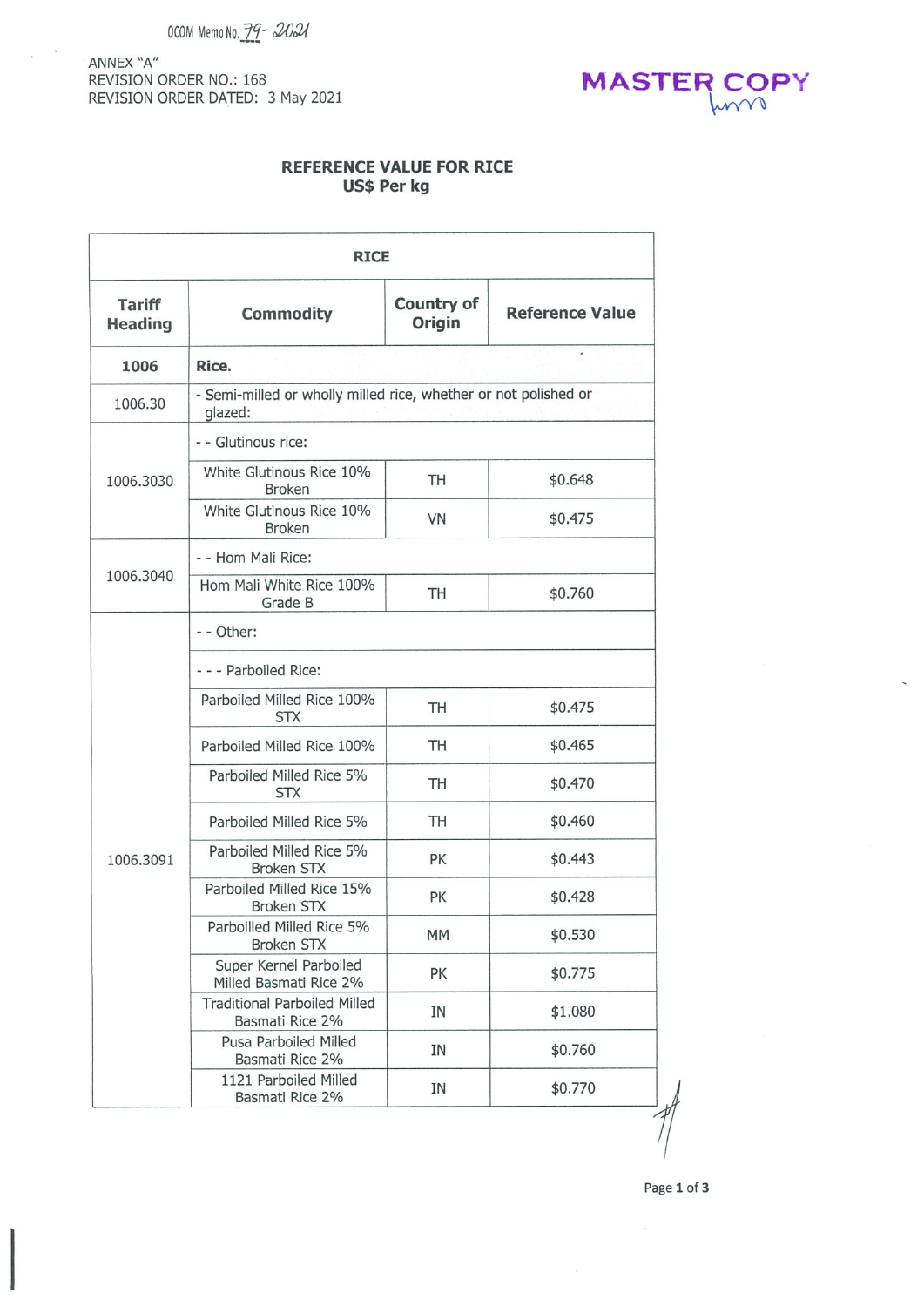$OCOM$  Memo No.  $79 - 2021$ 

ANNEX "A" REVISION ORDER NO.: 168 REVISION ORDER DATED: 3 May 2021



## REFERENCE VALUE FOR RICE Us\$ Per kg

|            | - - - Other:                          |           |         |  |  |  |
|------------|---------------------------------------|-----------|---------|--|--|--|
|            | White Rice 100% Grade B               | <b>TH</b> | \$0.483 |  |  |  |
|            | Pathumthani Fragrant 100%<br>Grade B  | TH        | \$0.660 |  |  |  |
|            | Super Kernel White Basmati<br>Rice 2% | PK        | \$0.750 |  |  |  |
|            | Super Kernel Brown Basmati<br>Rice 2% | PK        | \$0.720 |  |  |  |
|            | Traditional White Basmati<br>Rice 2%  | IN        | \$1.280 |  |  |  |
|            | Traditional Brown Basmati<br>Rice 2%  | IN        | \$1.060 |  |  |  |
|            | Pusa White Basmati Rice<br>2%         | IN        | \$0.850 |  |  |  |
|            | Pusa Brown Basmati Rice<br>2%         | IN        | \$0.730 |  |  |  |
|            | 1121 White Basmati Rice<br>2%         | IN        | \$0.891 |  |  |  |
|            |                                       | TH        | \$0.473 |  |  |  |
|            |                                       | VN        | \$0.480 |  |  |  |
| 1006.30.99 | White Rice 5% Broken                  | PK        | \$0.440 |  |  |  |
|            |                                       | IN        | \$0.400 |  |  |  |
|            |                                       | MM        | \$0.415 |  |  |  |
|            |                                       | TH        | \$0.472 |  |  |  |
|            | White Rice 10% Broken                 | VN        | \$0.475 |  |  |  |
|            |                                       | PK        | \$0.435 |  |  |  |
|            |                                       | TH        | \$0.465 |  |  |  |
|            | White Rice 15% Broken                 | VN        | \$0.470 |  |  |  |
|            |                                       | PK        | \$0.430 |  |  |  |
|            |                                       | TH        | \$0.453 |  |  |  |
|            |                                       | VN        | \$0.460 |  |  |  |
|            | White Rice 25% Broken                 | PK        | \$0.388 |  |  |  |
|            |                                       | IN        | \$0.370 |  |  |  |
|            |                                       | MM        | \$0.369 |  |  |  |

Page Z of 3